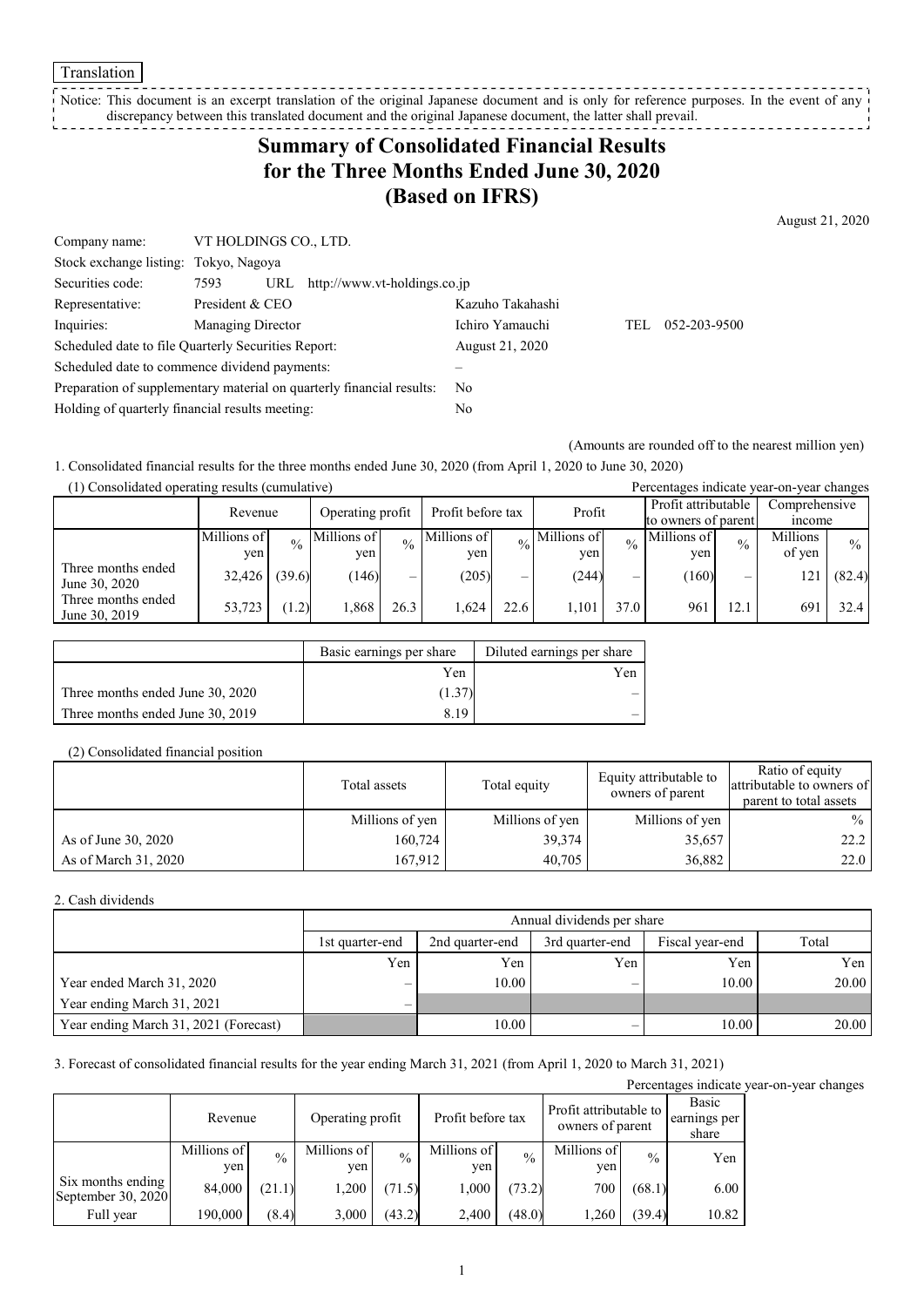#### 4. Notes

| (1) Changes in significant subsidiaries during the three months ended June 30, 2020<br>(changes in specified subsidiaries resulting in the change in scope of consolidation): | No             |
|-------------------------------------------------------------------------------------------------------------------------------------------------------------------------------|----------------|
| (2) Changes in accounting policies and changes in accounting estimates                                                                                                        |                |
| Changes in accounting policies required by IFRS:                                                                                                                              | No             |
| Changes in accounting policies due to other reasons:                                                                                                                          | N <sub>0</sub> |
| Changes in accounting estimates:                                                                                                                                              | No             |

(3) Number of issued shares (ordinary shares)

Total number of issued shares at end of period (including treasury shares)

| As of June 30, 2020                                                                       |  | 119,381,034 shares   As of March 31, 2020             | 119,381,034 shares |
|-------------------------------------------------------------------------------------------|--|-------------------------------------------------------|--------------------|
| Number of treasury shares at end of period                                                |  |                                                       |                    |
| As of June 30, 2020                                                                       |  | 2,746,580 shares   As of March 31, 2020               | 2,026,580 shares   |
| Average number of shares during period (cumulative from the beginning of the fiscal year) |  |                                                       |                    |
| Three months ended June 30, 2020                                                          |  | $117,248,959$ shares Three months ended June 30, 2019 | 117,354,454 shares |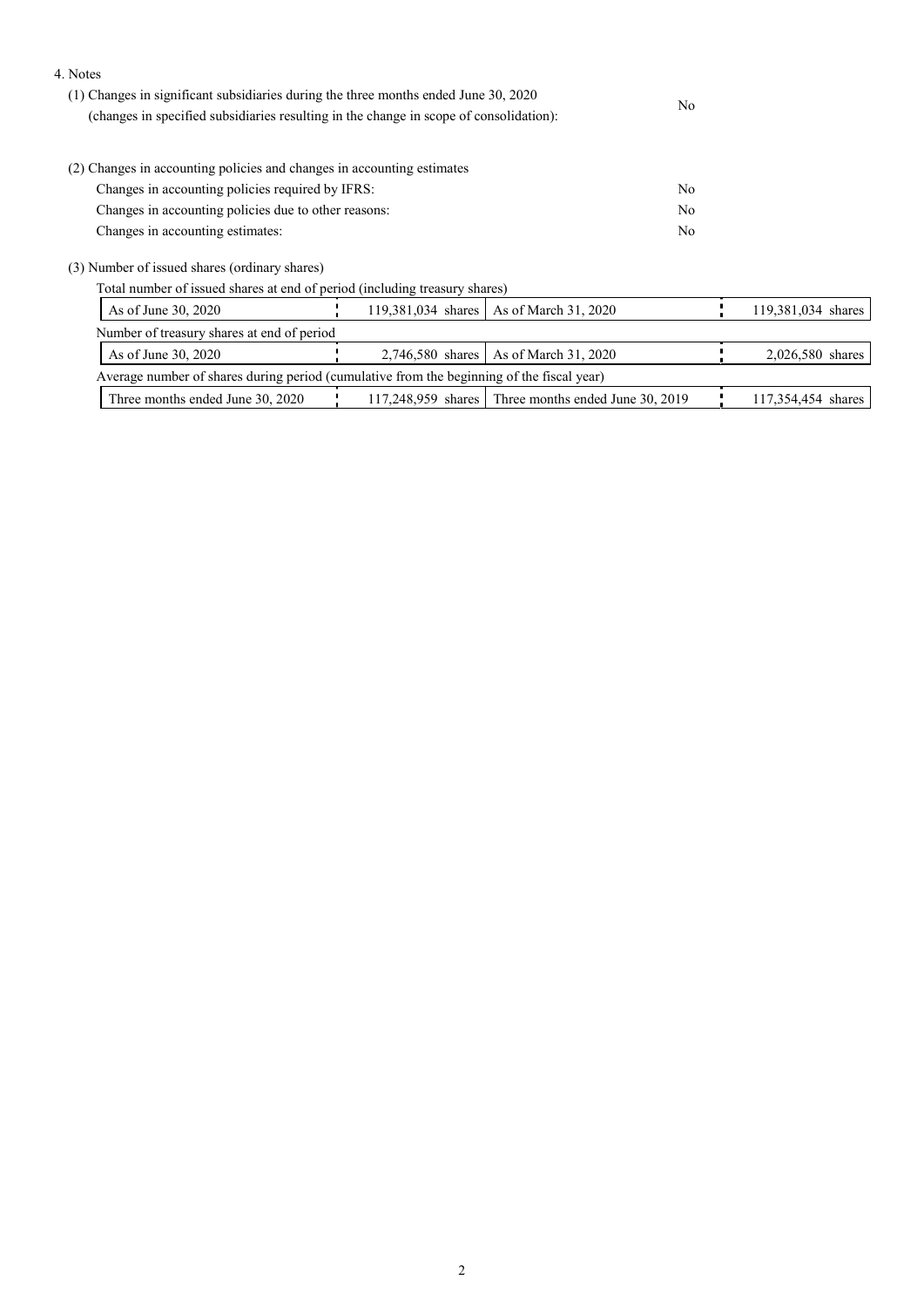# **Condensed quarterly consolidated financial statements**

|                                               | As of March 31, 2020 | As of June 30, 2020 |
|-----------------------------------------------|----------------------|---------------------|
|                                               | Millions of yen      | Millions of yen     |
| Assets                                        |                      |                     |
| Current assets                                |                      |                     |
| Cash and cash equivalents                     | 9,490                | 8,126               |
| Trade and other receivables                   | 16,853               | 14,555              |
| Other financial assets                        | 90                   | 78                  |
| Inventories                                   | 37,935               | 34,278              |
| Other current assets                          | 4,694                | 4,571               |
| Total current assets                          | 69,063               | 61,607              |
| Non-current assets                            |                      |                     |
| Property, plant and equipment                 | 62,286               | 61,995              |
| Goodwill                                      | 12,624               | 12,641              |
| Intangible assets                             | 700                  | 677                 |
| Investment property                           | 6,730                | 6,931               |
| Investments accounted for using equity method | 8,533                | 8,531               |
| Other financial assets                        | 6,630                | 7,066               |
| Deferred tax assets                           | 1,223                | 1,157               |
| Other non-current assets                      | 122                  | 118                 |
| Total non-current assets                      | 98,849               | 99,117              |
| Total assets                                  | 167,912              | 160,724             |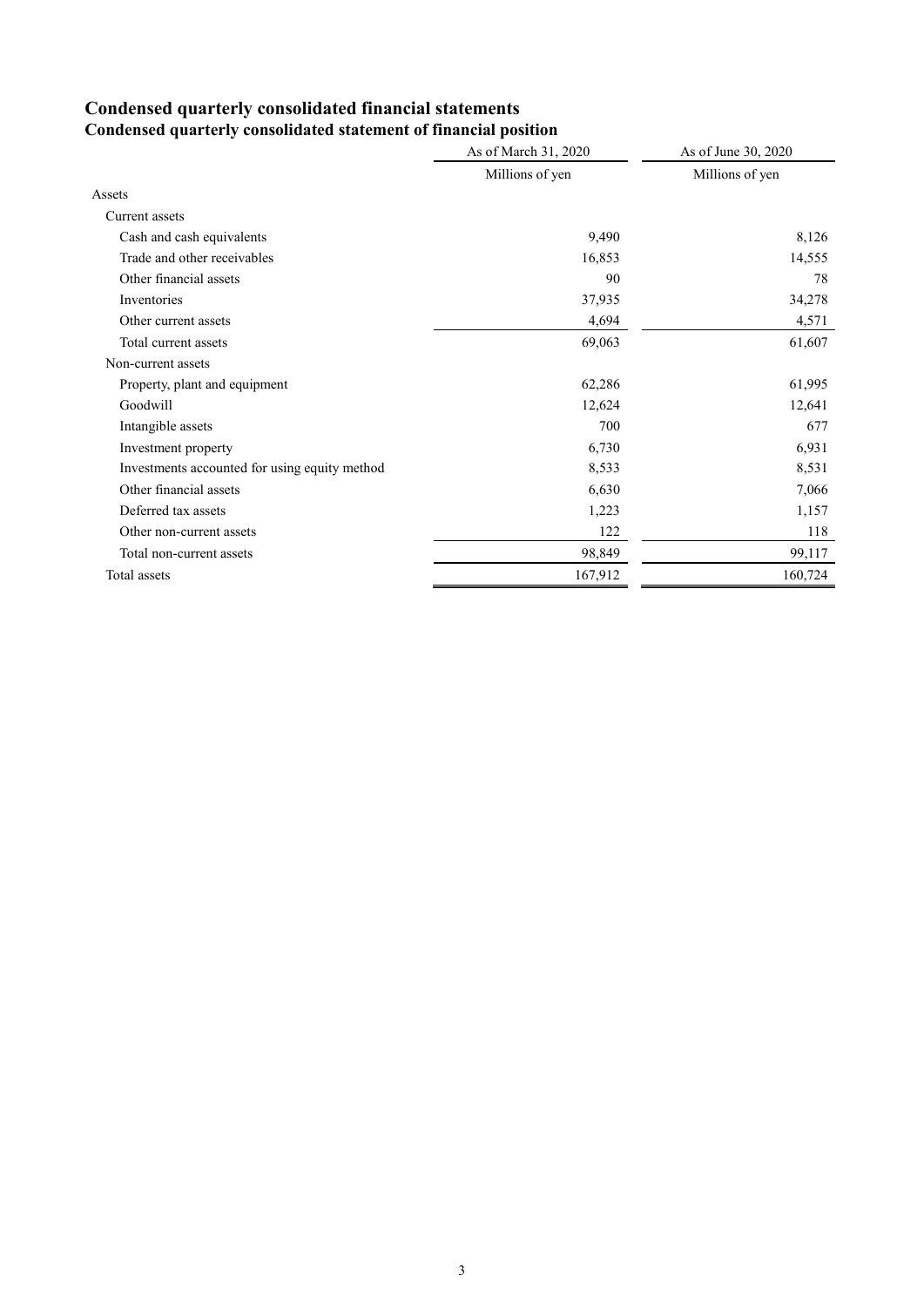|                                               | As of March 31, 2020 | As of June 30, 2020 |  |
|-----------------------------------------------|----------------------|---------------------|--|
|                                               | Millions of yen      | Millions of yen     |  |
| Liabilities and equity                        |                      |                     |  |
| Liabilities                                   |                      |                     |  |
| <b>Current</b> liabilities                    |                      |                     |  |
| Bonds and borrowings                          | 32,110               | 34,834              |  |
| Trade and other payables                      | 40,279               | 31,077              |  |
| Other financial liabilities                   | 5,763                | 5,803               |  |
| Income taxes payable                          | 864                  | 157                 |  |
| <b>Contract liabilities</b>                   | 8,873                | 8,309               |  |
| Other current liabilities                     | 2,270                | 2,559               |  |
| Total current liabilities                     | 90,160               | 82,739              |  |
| Non-current liabilities                       |                      |                     |  |
| Bonds and borrowings                          | 13,970               | 15,814              |  |
| Other financial liabilities                   | 19,375               | 19,053              |  |
| Provisions                                    | 497                  | 499                 |  |
| Deferred tax liabilities                      | 1,639                | 1,670               |  |
| Other non-current liabilities                 | 1,565                | 1,576               |  |
| Total non-current liabilities                 | 37,046               | 38,612              |  |
| <b>Total liabilities</b>                      | 127,207              | 121,350             |  |
| Equity                                        |                      |                     |  |
| Share capital                                 | 4,297                | 4,297               |  |
| Capital surplus                               | 2,847                | 2,849               |  |
| Treasury shares                               | (272)                | (523)               |  |
| Other components of equity                    | (146)                | (82)                |  |
| Retained earnings                             | 30,156               | 29,115              |  |
| Total equity attributable to owners of parent | 36,882               | 35,657              |  |
| Non-controlling interests                     | 3,823                | 3,717               |  |
| Total equity                                  | 40,705               | 39,374              |  |
| Total liabilities and equity                  | 167,912              | 160,724             |  |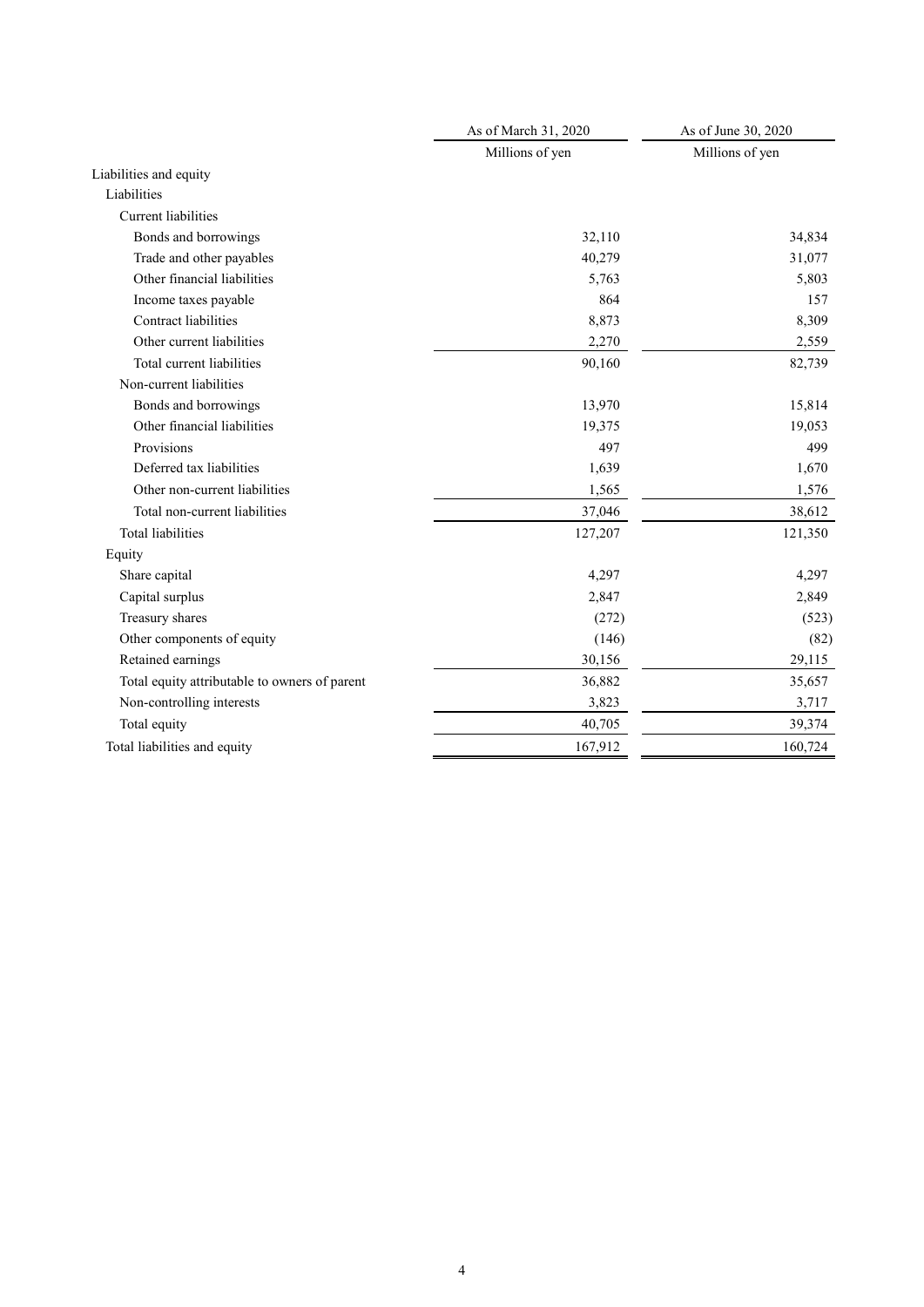### **Condensed quarterly consolidated statements of income and condensed quarterly consolidated statements of comprehensive income**

**Condensed quarterly consolidated statements of income**

|                                                                     | Three months ended | Three months ended |
|---------------------------------------------------------------------|--------------------|--------------------|
|                                                                     | June 30, 2019      | June 30, 2020      |
|                                                                     | Millions of yen    | Millions of yen    |
| Revenue                                                             | 53,723             | 32,426             |
| Cost of sales                                                       | 45,206             | 26,990             |
| Gross profit                                                        | 8,517              | 5,437              |
| Selling, general and administrative expenses                        | 6,757              | 5,918              |
| Other income                                                        | 134                | 364                |
| Other expenses                                                      | 27                 | 30                 |
| Operating profit(loss)                                              | 1,868              | (146)              |
| Finance income                                                      | 42                 | 89                 |
| Finance costs                                                       | 337                | 212                |
| Share of profit of investments accounted for using equity<br>method | 52                 | 65                 |
| Profit (loss) before tax                                            | 1,624              | (205)              |
| Income tax expense                                                  | 523                | 40                 |
| Profit (loss)                                                       | 1,101              | (244)              |
| Profit (loss) attributable to                                       |                    |                    |
| Owners of parent                                                    | 961                | (160)              |
| Non-controlling interests                                           | 140                | (84)               |
| Profit (loss)                                                       | 1,101              | (244)              |
| Earnings per share                                                  |                    |                    |
| Basic earnings (loss) per share                                     | 8.19               | (1.37)             |
| Diluted earnings (loss) per share                                   |                    |                    |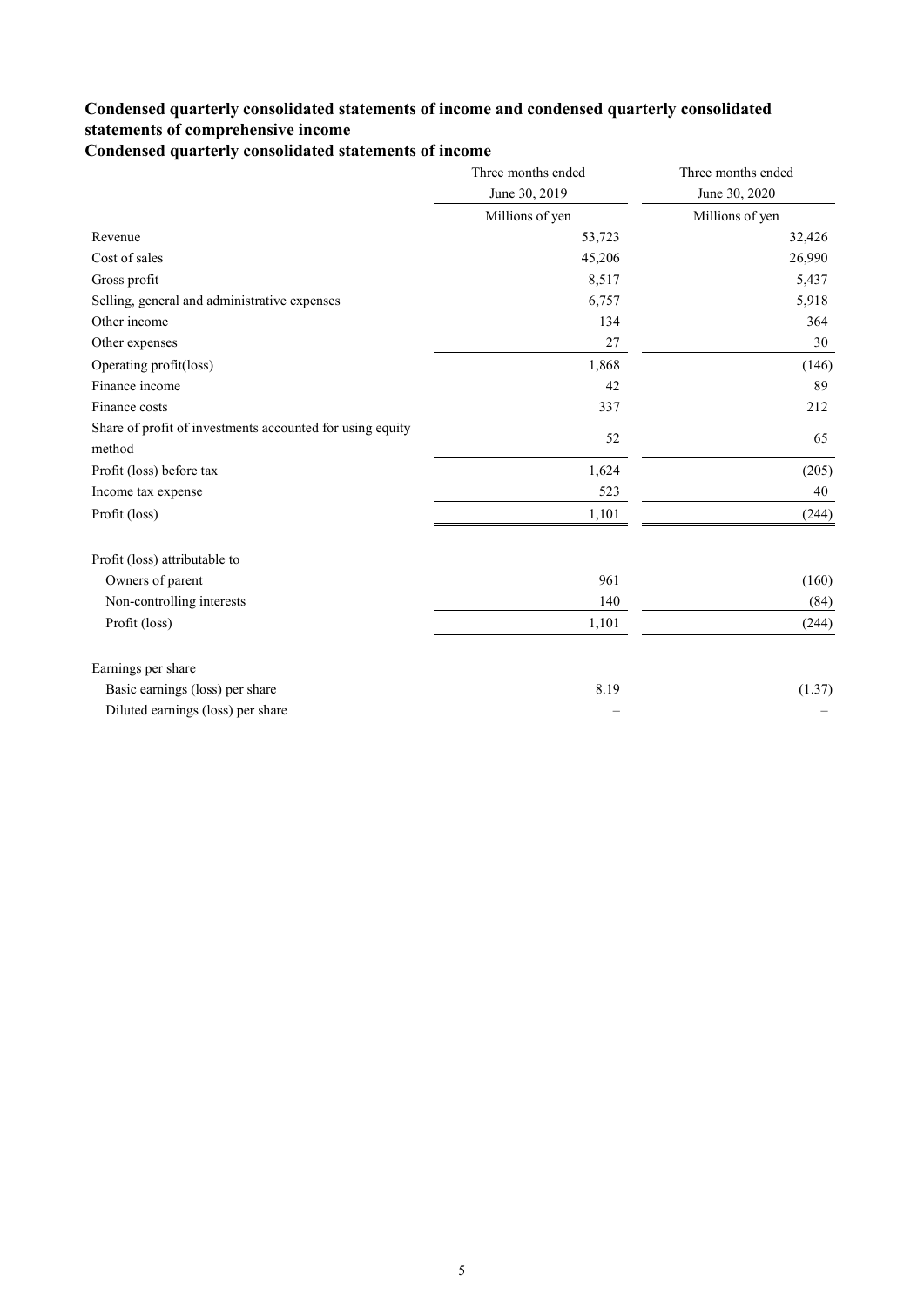### **Condensed quarterly consolidated statements of comprehensive income**

|                                                                                         | Three months ended       | Three months ended       |
|-----------------------------------------------------------------------------------------|--------------------------|--------------------------|
|                                                                                         | June 30, 2019            | June 30, 2020            |
| Profit (loss)                                                                           | Millions of yen<br>1,101 | Millions of yen<br>(244) |
| Other comprehensive income                                                              |                          |                          |
| Items that will not be reclassified to profit or loss                                   |                          |                          |
| Net change in fair value of equity instruments                                          |                          |                          |
| designated as measured at fair value through other<br>comprehensive income              | (118)                    | 293                      |
| Share of other comprehensive income of investments<br>accounted for using equity method | 1                        | 1                        |
| Total of items that will not be reclassified to profit or<br>loss                       | (117)                    | 294                      |
| Items that may be reclassified to profit or loss                                        |                          |                          |
| Exchange differences on translation of foreign<br>operations                            | (297)                    | 85                       |
| Share of other comprehensive income of investments<br>accounted for using equity method | 4                        | (14)                     |
| Total of items that may be reclassified to profit or loss                               | (293)                    | 71                       |
| Other comprehensive income                                                              | (410)                    | 365                      |
| Comprehensive income                                                                    | 691                      | 121                      |
| Comprehensive income attributable to                                                    |                          |                          |
| Owners of parent                                                                        | 556                      | 200                      |
| Non-controlling interests                                                               | 135                      | (78)                     |
| Comprehensive income                                                                    | 691                      | 121                      |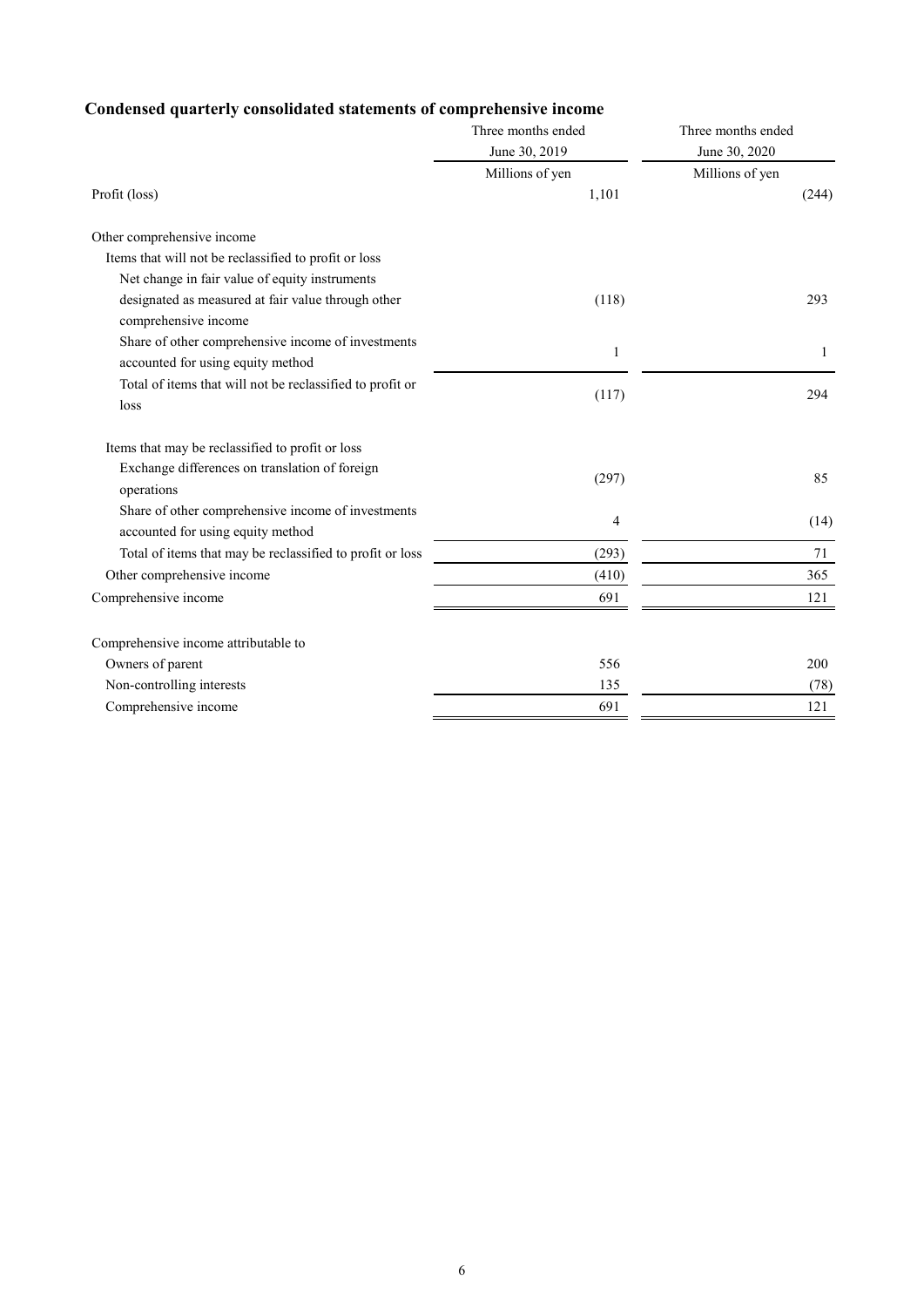### **Condensed quarterly consolidated statement of changes in equity**

Three months ended June 30, 2019 (from April 1, 2019 to June 30, 2019)

|                                        |                                                                                 |                            | Equity attributable to owners of parent |                                  | Other components of equity<br>Exchange<br>Share<br>acquisition<br>foreign<br>rights<br>operations<br>Millions of yen<br>189<br>141<br>$\overline{\phantom{0}}$<br>189<br>141 |  |  |  |
|----------------------------------------|---------------------------------------------------------------------------------|----------------------------|-----------------------------------------|----------------------------------|------------------------------------------------------------------------------------------------------------------------------------------------------------------------------|--|--|--|
|                                        |                                                                                 |                            |                                         |                                  |                                                                                                                                                                              |  |  |  |
|                                        | Share capital                                                                   | Capital surplus            | Treasury shares                         | differences on<br>translation of |                                                                                                                                                                              |  |  |  |
|                                        | Millions of yen                                                                 | Millions of yen            | Millions of yen                         | Millions of yen                  |                                                                                                                                                                              |  |  |  |
| Balance at April 1, 2019               | 4,297                                                                           | 2,843                      | (272)                                   |                                  |                                                                                                                                                                              |  |  |  |
| Accounting change                      | ÷                                                                               |                            | $\overline{\phantom{m}}$                |                                  |                                                                                                                                                                              |  |  |  |
| Restated balance                       | 4,297                                                                           | 2,843                      | (272)                                   |                                  |                                                                                                                                                                              |  |  |  |
| Profit (loss)                          |                                                                                 |                            |                                         |                                  |                                                                                                                                                                              |  |  |  |
| Other comprehensive income             |                                                                                 |                            |                                         | (288)                            |                                                                                                                                                                              |  |  |  |
| Comprehensive income                   |                                                                                 |                            |                                         | (288)                            |                                                                                                                                                                              |  |  |  |
| Forfeiture of share acquisition rights |                                                                                 | 3                          |                                         |                                  | (3)                                                                                                                                                                          |  |  |  |
| Transfer to retained earnings          |                                                                                 |                            |                                         |                                  |                                                                                                                                                                              |  |  |  |
| Dividends                              |                                                                                 |                            |                                         |                                  |                                                                                                                                                                              |  |  |  |
| Total transactions with owners         |                                                                                 | 3                          |                                         |                                  | (3)                                                                                                                                                                          |  |  |  |
| Balance at June 30, 2019               | 4,297                                                                           | 2,845                      | (272)                                   | (99)                             | 138                                                                                                                                                                          |  |  |  |
|                                        |                                                                                 |                            | Equity attributable to owners of parent |                                  |                                                                                                                                                                              |  |  |  |
|                                        |                                                                                 | Other components of equity |                                         |                                  |                                                                                                                                                                              |  |  |  |
|                                        | Financial assets<br>measured at fair<br>value through<br>other<br>comprehensive | Total                      | Retained<br>earnings                    | Total                            | Non-controlling<br>interests                                                                                                                                                 |  |  |  |

|                                        | Millions of yen | Millions of yen | Millions of yen | Millions of yen | Millions of yen | Millions of yen |
|----------------------------------------|-----------------|-----------------|-----------------|-----------------|-----------------|-----------------|
| Balance at April 1, 2019               |                 | 330             | 32,846          | 40,044          | 3,423           | 43,467          |
| Accounting change                      |                 |                 | (1,971)         | (1,971)         | (18)            | (1,989)         |
| Restated balance                       |                 | 330             | 30,875          | 38,073          | 3,405           | 41,478          |
| Profit (loss)                          |                 |                 | 961             | 961             | 140             | 1,101           |
| Other comprehensive income             | (118)           | (405)           |                 | (405)           | (5)             | (410)           |
| Comprehensive income                   | (118)           | (405)           | 961             | 556             | 135             | 691             |
| Forfeiture of share acquisition rights |                 | (3)             |                 |                 |                 |                 |
| Transfer to retained earnings          | 118             | 118             | (118)           |                 |                 |                 |
| Dividends                              |                 |                 | (1,174)         | (1, 174)        | (21)            | (1,195)         |
| Total transactions with owners         | 118             | 115             | (1,291)         | (1,174)         | (21)            | (1,195)         |
| Balance at June 30, 2019               |                 | 40              | 30,545          | 37,455          | 3,519           | 40,974          |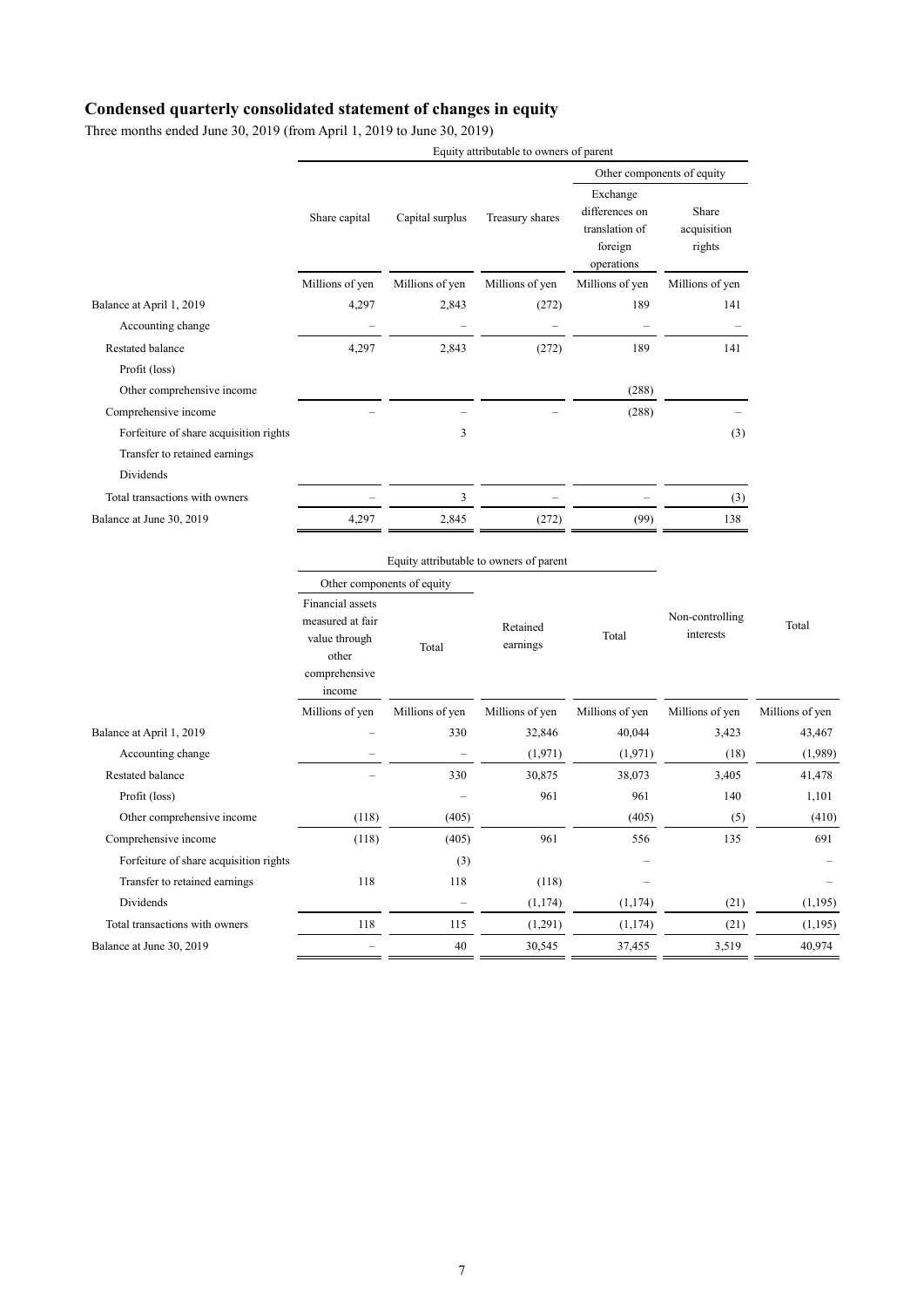#### Three months ended June 30, 2020 (from April 1, 2020 to June 30, 2020)

|                                                                         |                                                       |                            |                                                     | Other components of equity                                            |                                |                 |
|-------------------------------------------------------------------------|-------------------------------------------------------|----------------------------|-----------------------------------------------------|-----------------------------------------------------------------------|--------------------------------|-----------------|
|                                                                         | Share capital                                         | Capital surplus            | Treasury shares                                     | Exchange<br>differences on<br>translation of<br>foreign<br>operations | Share<br>acquisition<br>rights |                 |
|                                                                         | Millions of yen                                       | Millions of yen            | Millions of yen                                     | Millions of yen                                                       | Millions of yen                |                 |
| Balance at April 1, 2020                                                | 4,297                                                 | 2,847                      | (272)                                               | (283)                                                                 | 137                            |                 |
| Profit (loss)                                                           |                                                       |                            |                                                     |                                                                       |                                |                 |
| Other comprehensive income                                              |                                                       |                            |                                                     | 67                                                                    |                                |                 |
| Comprehensive income                                                    |                                                       |                            |                                                     | 67                                                                    |                                |                 |
| Purchase of treasury shares                                             |                                                       |                            | (251)                                               |                                                                       |                                |                 |
| Forfeiture of share acquisition rights<br>Transfer to retained earnings |                                                       | 3                          |                                                     |                                                                       | (3)                            |                 |
| Dividends                                                               |                                                       |                            |                                                     |                                                                       |                                |                 |
| Total transactions with owners                                          |                                                       | $\overline{\mathbf{3}}$    | (251)                                               |                                                                       | (3)                            |                 |
| Balance at June 30, 2020                                                | 4,297                                                 | 2,849                      | (523)                                               | (216)                                                                 | 134                            |                 |
|                                                                         | Financial assets<br>measured at fair<br>value through | Other components of equity | Equity attributable to owners of parent<br>Retained | Total                                                                 | Non-controlling<br>interests   | Total           |
|                                                                         | other<br>comprehensive<br>income                      | Total                      | earnings                                            |                                                                       |                                |                 |
|                                                                         | Millions of yen                                       | Millions of yen            | Millions of yen                                     | Millions of yen                                                       | Millions of yen                | Millions of yen |
| Balance at April 1, 2020                                                |                                                       | (146)                      | 30,156                                              | 36,882                                                                | 3,823                          | 40,705          |
| Profit (loss)                                                           |                                                       |                            | (160)                                               | (160)                                                                 | (84)                           | (244)           |
| Other comprehensive income                                              | 293                                                   | 360                        |                                                     | 360                                                                   | 6                              | 365             |
| Comprehensive income                                                    | 293                                                   | 360                        | (160)                                               | 200                                                                   | (78)                           | 121             |
| Purchase of treasury shares                                             |                                                       |                            |                                                     | (251)                                                                 |                                | (251)           |
| Forfeiture of share acquisition rights                                  |                                                       | (3)                        |                                                     |                                                                       |                                |                 |
| Transfer to retained earnings                                           | (293)                                                 | (293)                      | 293                                                 |                                                                       |                                |                 |
| Dividends                                                               |                                                       |                            | (1, 174)                                            | (1, 174)                                                              | (28)                           | (1,202)         |
| Total transactions with owners                                          | (293)                                                 | (296)                      | (881)                                               | (1,424)                                                               | (28)                           | (1, 453)        |
| Balance at June 30, 2020                                                |                                                       | (82)                       | 29,115                                              | 35,657                                                                | 3,717                          | 39,374          |

Equity attributable to owners of parent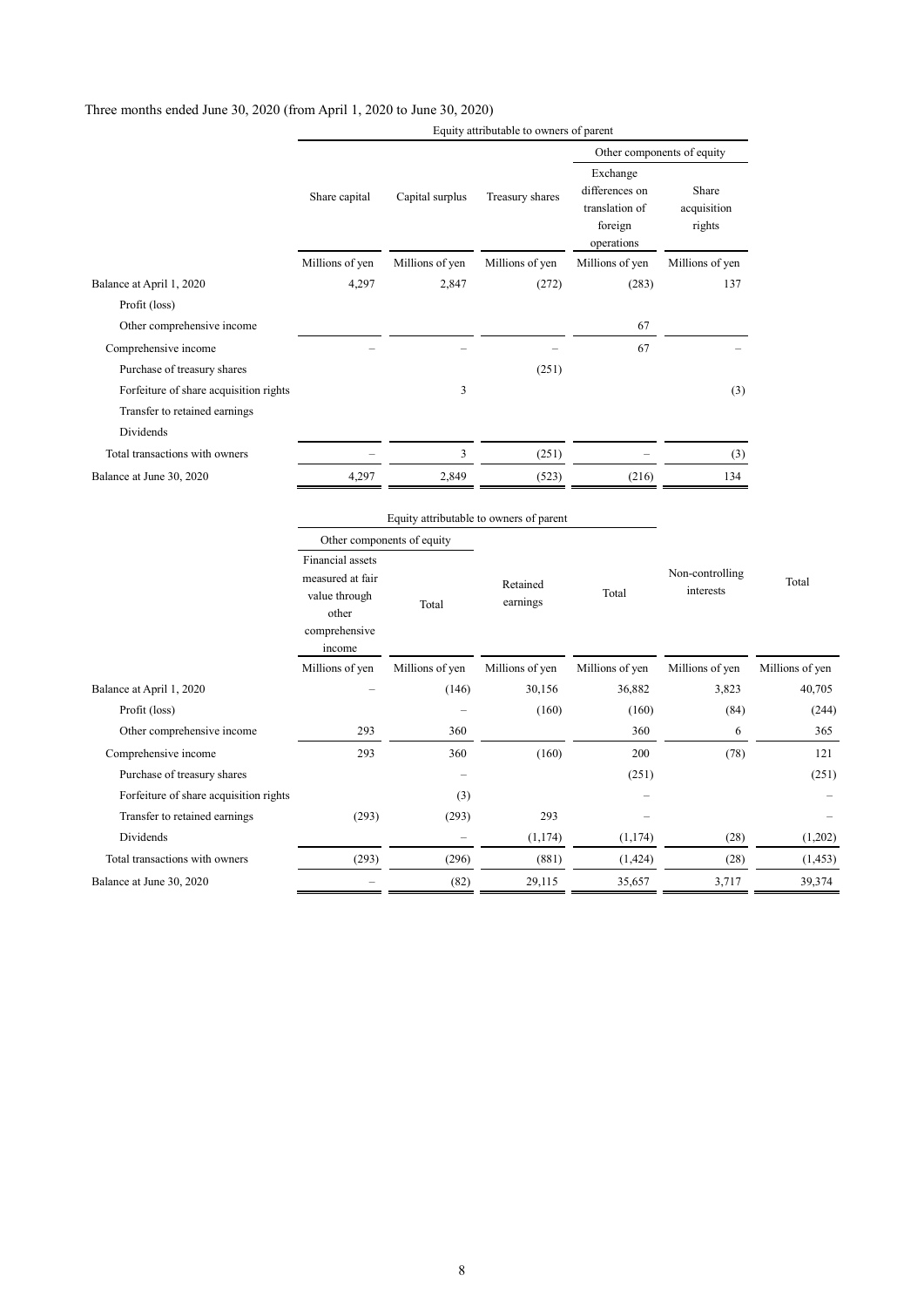### **Condensed quarterly consolidated statements of cash flows**

|                                                                            | Three months ended | Three months ended |  |
|----------------------------------------------------------------------------|--------------------|--------------------|--|
|                                                                            | June 30, 2019      | June 30, 2020      |  |
|                                                                            | Millions of yen    | Millions of yen    |  |
| Cash flows from operating activities                                       |                    |                    |  |
| Profit (loss) before tax                                                   | 1,624              | (205)              |  |
| Depreciation and amortization                                              | 2,007              | 2,163              |  |
| Interest and dividend income                                               | (42)               | (33)               |  |
| Interest expenses                                                          | 176                | 204                |  |
| Foreign exchange loss (gain)                                               | 89                 | (49)               |  |
| Share of loss (profit) of investments accounted for using<br>equity method | (52)               | (65)               |  |
| Loss (gain) on sale of fixed assets                                        | (44)               | $\overline{4}$     |  |
| Loss on retirement of non-current assets                                   | 6                  | 1                  |  |
| Decrease (increase) in trade receivables                                   | (44)               | (317)              |  |
| Decrease (increase) in inventories                                         | 2,424              | 3,970              |  |
| Increase (decrease) in trade payables                                      | (5,656)            | (7,523)            |  |
| Increase (decrease) in contract liabilities                                | (1, 324)           | (580)              |  |
| Increase (decrease) in accrued consumption taxes                           | (46)               | 871                |  |
| Other                                                                      | (557)              | 521                |  |
| Subtotal                                                                   | (1,440)            | (1,039)            |  |
| Interest and dividends received                                            | 96                 | 81                 |  |
| Interest paid                                                              | (176)              | (226)              |  |
| Income taxes refund (paid)                                                 | (888)              | (756)              |  |
| Net cash provided by (used in) operating activities                        | (2, 408)           | (1,940)            |  |
| Cash flows from investing activities                                       |                    |                    |  |
| Payments into time deposits                                                | (6)                |                    |  |
| Proceeds from withdrawal of time deposits                                  | $\mathbf{1}$       |                    |  |
| Purchase of property, plant and equipment                                  | (1,641)            | (1,373)            |  |
| Proceeds from sale of property, plant and equipment                        | 418                | 431                |  |
| Purchase of intangible assets                                              | (15)               | (4)                |  |
| Purchase of investment securities                                          | (3)                |                    |  |
| Proceeds from sale of investment securities                                | 62                 | 13                 |  |
| Collection of loans receivable                                             | 265                | 45                 |  |
| Payments of leasehold and guarantee deposits                               | (23)               | (28)               |  |
| Proceeds from refund of leasehold and guarantee                            | 33                 | 30                 |  |
| deposits                                                                   |                    |                    |  |
| Other                                                                      | (1)                | (3)                |  |
| Net cash provided by (used in) investing activities                        | (909)              | (889)              |  |